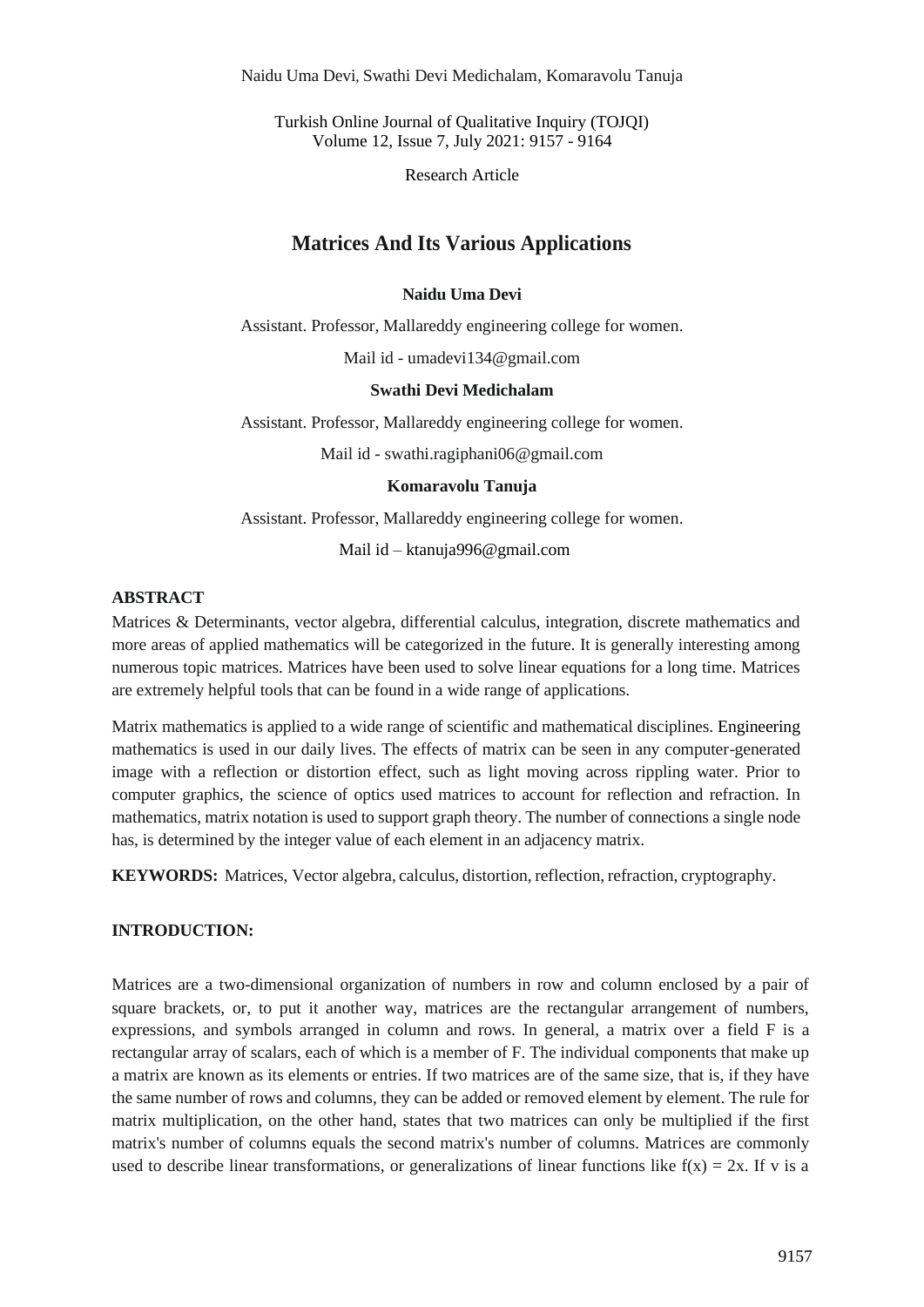column vector (a matrix with only one column) representing the position of a point in space, the product Rv is a column vector describing the position of that point after a rotation. A matrix that represents the composition of two linear transformations is the product of two transformation matrices. The solution of systems of linear equations is another application of matrices. By determining the determinant of a square matrix, several of its properties can be deduced. A square matrix, for example, has an inverse if and only if its determinant is not zero. The Eigen values and Eigen vectors of a matrix provide insight into the geometry of a linear transformation.

The creation of efficient methods for matrix calculations, a centuries-old subject that is now an emerging area of research, is a prominent branch of numerical analysis. Theoretically and practically, matrix decomposition methods make computations easier. Algorithms designed for specific matrix structures, such as sparse matrices and near-diagonal matrices, speed up finite element method and other computations. Planetary theory and atomic theory both contain infinite matrices. The matrix encoding the derivative operator, which acts on the Taylor series of a function, is a simple example of an infinite matrix.

Matrices have several uses in scientific domains and can also be used to practical real-life difficulties, making them a vital notion for resolving a wide range of practical issues. Matrices are used to represent real-world data such as demographic traits, habits, and so on. Matrices can be used to solve physical problems, such as in the study of electrical circuits, quantum physics, and optics. Matrices can also be used to calculate battery power outputs, resistor conversion of electrical energy into another useful energy, and so on. Matrix mathematics simplifies linear algebra, at least in terms of dealing with large numbers.

## **Applications of Matrices**

Matrices have many applications in diverse fields of science, commerce and social science.

Matrices are used in:

- 1) Computer Graphics
- 2) Optics
- 3) Cryptography
- 4) Economics
- 5) Chemistry
- 6) Geology
- 7) Robotics and animation
- 8) Wireless communication and signal processing
- 9) Finance
- 10) Mathematics
- 11) Fourier analysis
- 12) Gauss theorem
- 13) Finding electric currents using matrix equations
- 14) Finding forces in the bridge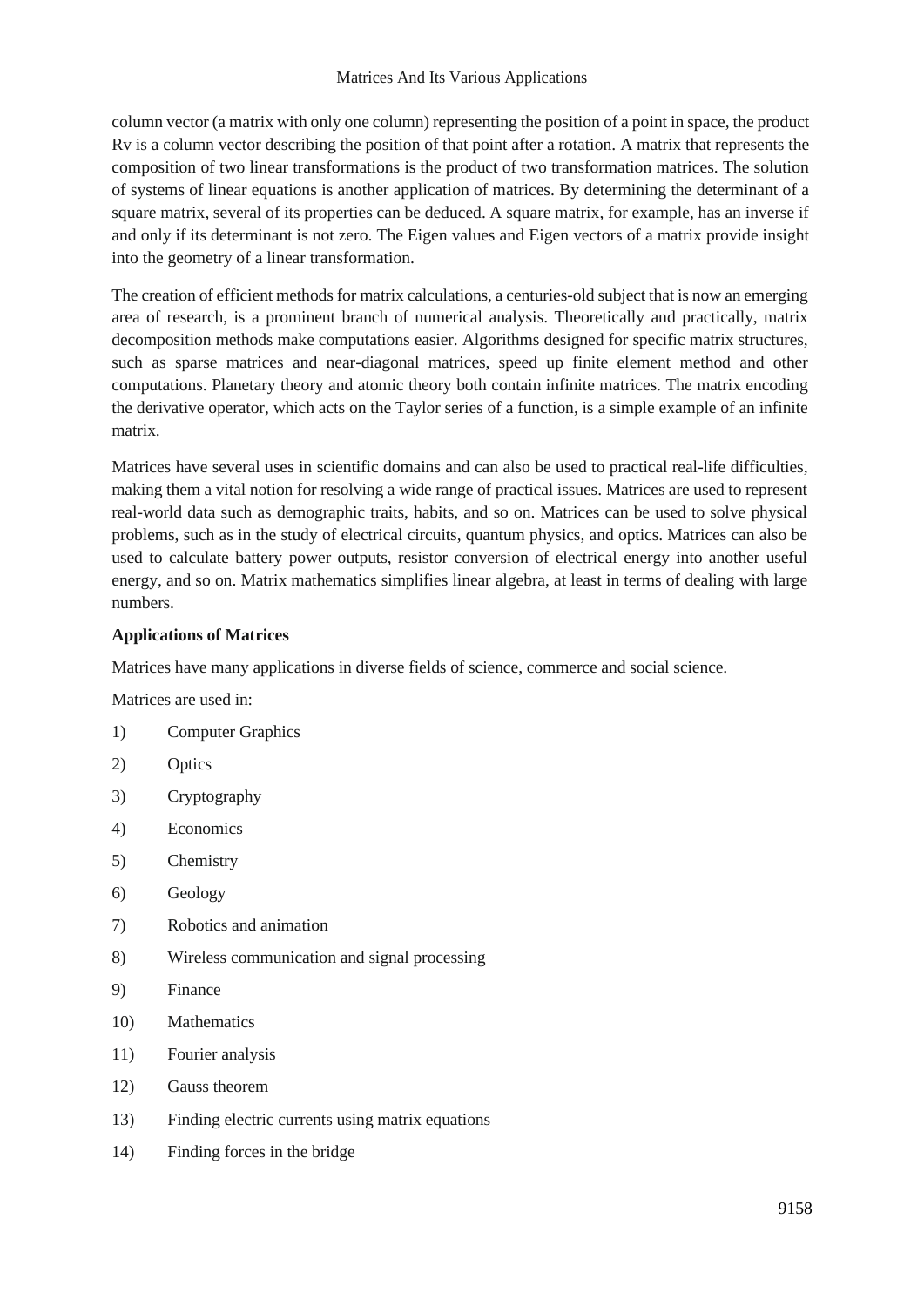**Uses of Matrices in Real Life:** Matrix or matrices are often used in mathematics, but have you considered how significant they are or where they might be employed? Have you ever wondered from where the word matrix originated? Matrix is a Latin word that refers to the womb, but it also refers to something that is developed or generated. Matrices are frequently employed in everyday life, yet their applications are rarely explored in class. As a result, we've simplified the importance and application of maths by using matrices.

## **Real-world Applications of Matrices**

## **Encryption**

In encryption, we use matrices to scramble data for security purposes to encode and to decode this data. There is a key that helps encode and decode data which is generated by matrices.

## **Games especially 3D**

They use it to alter the object, in 3d space. They use the 3d matrix to 2d matrix to convert it into the different objects as per requirement.

#### **Economics and business**

To study the trends of a business, shares, and more. To create business models etc.

#### **Construction**

Have you ever seen a building that is straight on the outside but the architects try to vary the outward structure, such as the famous Burj Khalifa? Matrixes can be used to do this.

A matrix is made up of rows and columns, and the number of rows and columns in a matrix can be changed.

Matrices can assist in the support of a variety of historical structures.

#### **Animation:**

Matrices helps in making animations more precise.

**Physics:** Electrical circuits, quantum physics, and optics are all studied using matrices. It aids in the estimation of battery power outputs and the conversion of electrical energy into another useable form through resistors. As a result, matrices play a significant part in calculations. Especially when applying Kirchhoff's voltage and current rules to solve difficulties. It aids in the study and application of quantum physics.

#### **Geology:**

Matrices are also used for taking seismic surveys in geology.

## **Use of Matrices in Computer Graphics**

Earlier architecture, cartoons, automation were done by hand drawings but nowadays they are done by using computer graphics. Square matrices very easily represent linear transformation of objects. They are used to project three dimensional images into two dimensional planes in the field of graphics. In Graphics, digital image is treated as a matrix to start with. The rows and columns of the matrix correspond to rows and columns of pixels and the numerical entries correspond to the pixels' colour values. Using matrices to manipulate a point is a common mathematical approach in video game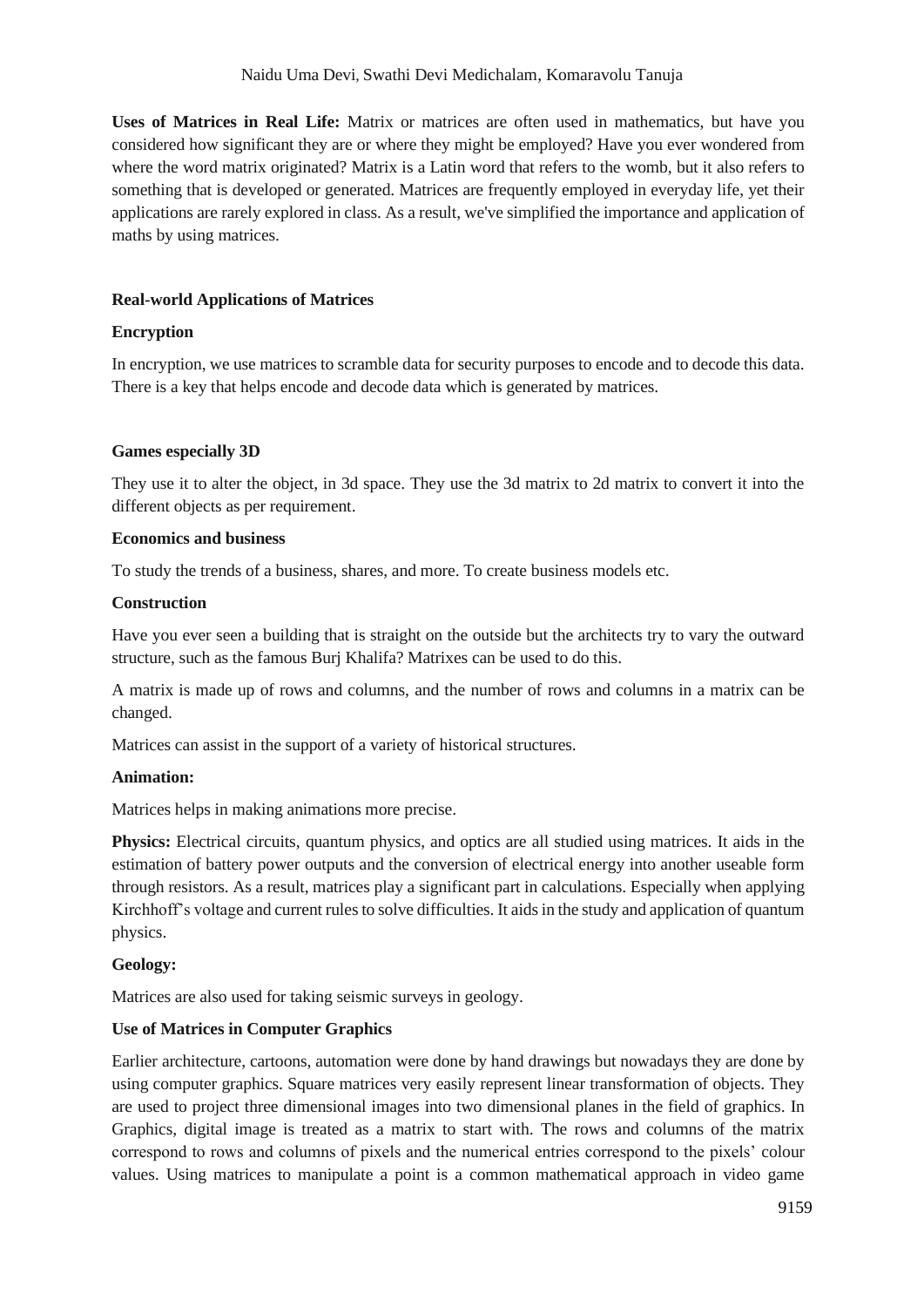graphics Matrices are also used to express graphs. Every graph can be represented as a matrix, each column and each row of a matrix is a node and the value of their intersection is the strength of the connection between them. Matrix operations such as translation, rotation and scaling are used in graphics. For transformation of a point, we use the equation

## **Use of Matrices for Financial Records**

Matrices allow you to represent a collection of numerous integers as a single item signified by a single symbol, and then execute calculations on these symbols in a very compact manner. The matrix method of calculating opening and closing balances for every accounting period is extremely efficient, accurate, and time-saving.

## **Use of Matrices in Wireless Communication**

Matrices are used to model the wireless signals and to optimize them. For detection, extractions and processing of the information embedded in signals ,matrices are used. Matrices play a key role in signal estimation and detection problems. They are used in sensor array signal processing and design of adaptive filters. Matrices help in processing and representing digital images. We know that wireless and communication is an important part of the telecommunication industry. Sensor array signal processing focuses on signal enumeration and source location applications and presents a huge importance in many domains such as radar signals and underwater surveillance. Main problem in sensor array signal processing is to detect and locate the radiating sources given the temporal and spatial information collected from the sensors.

## **Use of Matrices in Science**

Matrices are used in science of optics to account for reflection and for refraction. Matrices are also useful in electrical circuits and quantum mechanics and resistor conversion of electrical energy. Matrices are used to solve AC network equations in electric circuits.

## **Application of Matrices in Mathematics**

Application of matrices in mathematics have an extended history of application in solving linear equations. Matrices are incredibly useful things that happen in many various applied areas. Application of matrices in mathematics applies to many branches of science, also as different mathematical disciplines. Engineering Mathematics is applied in our daily life.

#### **Matrices for finding area of triangle**

Matrices can be used to calculate the area of any triangle with known vertices. Assume the triangle's vertices are A (a, b), B (c, d), and C. (e, f). The following determinant then gives the area of ABC.

Area of Triangle ABC=
$$
\frac{1}{2}\begin{bmatrix} a & b & 1 \\ c & d & 1 \\ e & f & 1 \end{bmatrix}
$$

#### **Matrices for collinear points**

Matrices are used to see if the three points given are collinear. If A  $(a, b)$ , B  $(c, d)$ , and C  $(e, f)$  are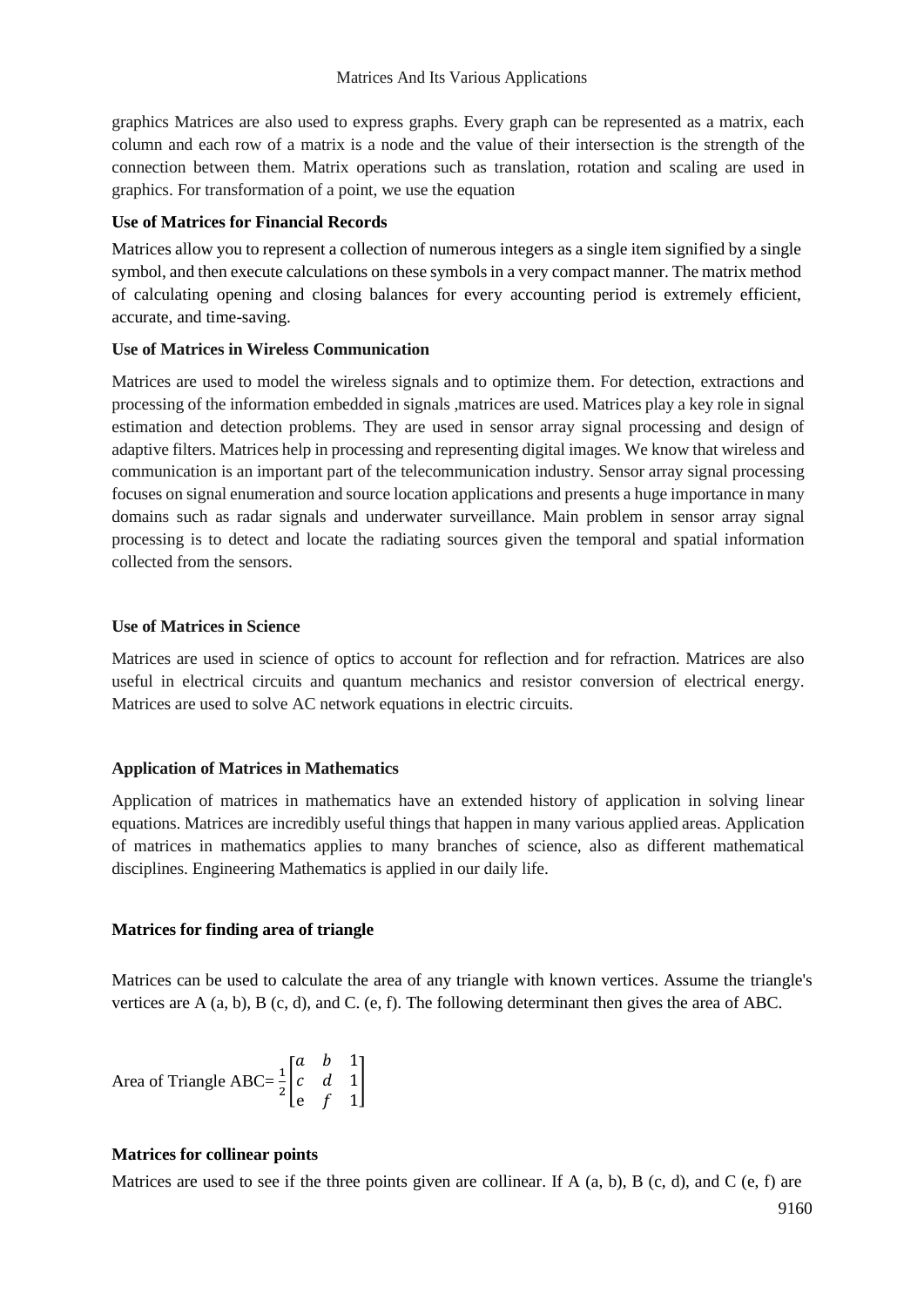three plane points. If these points are unable to form a triangle, they are collinear. In other words, the area of the triangle formed by A, B, and C should be zero.

Therefore A, B, C are collinear if  $\mid$ a *b* 1  $c \quad d \quad 1$ e *f* 1 | vanishes

#### **Stress Distribution in A Tower Bridge**

Matrices are used to calculate stress distribution in a bridge principal stresses for a three-dimensional simply supported beam by finding the eigenvalues of the stress matrix with variable components. The principal stresses are the eigenvalues of the stress matrix. The 3x3 stress matrix is given by

$$
\sigma = \begin{bmatrix} \sigma_x & \tau_{xy} & \tau_{xz} \\ \tau_{yx} & \sigma_y & \tau_{yz} \\ \tau_{zx} & \tau_{zy} & \sigma_z \end{bmatrix}
$$

Since the shearing stresses have the equalities

$$
\tau_{xy} = \tau_{yx}, \tau_{yz} = \tau_{zy}, \tau_{zx} = \tau_{xz}
$$

The stress matrix is symmetric.

If we change the orientation of a particular plane the normal stress component  $\sigma_x$  will vary, there exists a special orientation where the normal stress will be a maximum, and these are called principal planes and the normal stresses acting on them are called the principal stresses

The general three-dimensional case, the theory to determine principal stresses and the planes on which they act is formulated by the eigenvalue problem

#### $\{\sigma\}\{n\} = \lambda\{n\}$

where  $\sigma$  is the stress matrix,  $\{n\}$  is the principal direction vector and  $\lambda$  (the eigenvalue) is the principal stress. Thus, solving the eigenvalue problem will determine up to three distinct principal stresses and the corresponding three principal directions. It turns out for this application (3x3, symmetric real matrix) the principal directions are mutually orthogonal. • The shear stress components will vanish on these three principal planes and so for a coordinate system that is aligned with the principal directions the stress matrix takes on the simplified diagonal form.

$$
\sigma = \begin{bmatrix} \sigma_x & 0 & 0 \\ 0 & \sigma_y & 0 \\ 0 & 0 & \sigma_z \end{bmatrix}
$$

Where  $\sigma_x$ ,  $\sigma_y$ ,  $\sigma_z$  are the problem's eigenvalues (roots of the characteristic equation) and are generally referred to as the principal stresses.

#### **Matrices for Physics**

In the study of optics, matrices are employed to account for reflection and refraction. Electrical circuits, quantum mechanics, and resistor conversion of electrical energy all benefit from matrices. In electric circuits, matrices are utilized to solve AC network equation.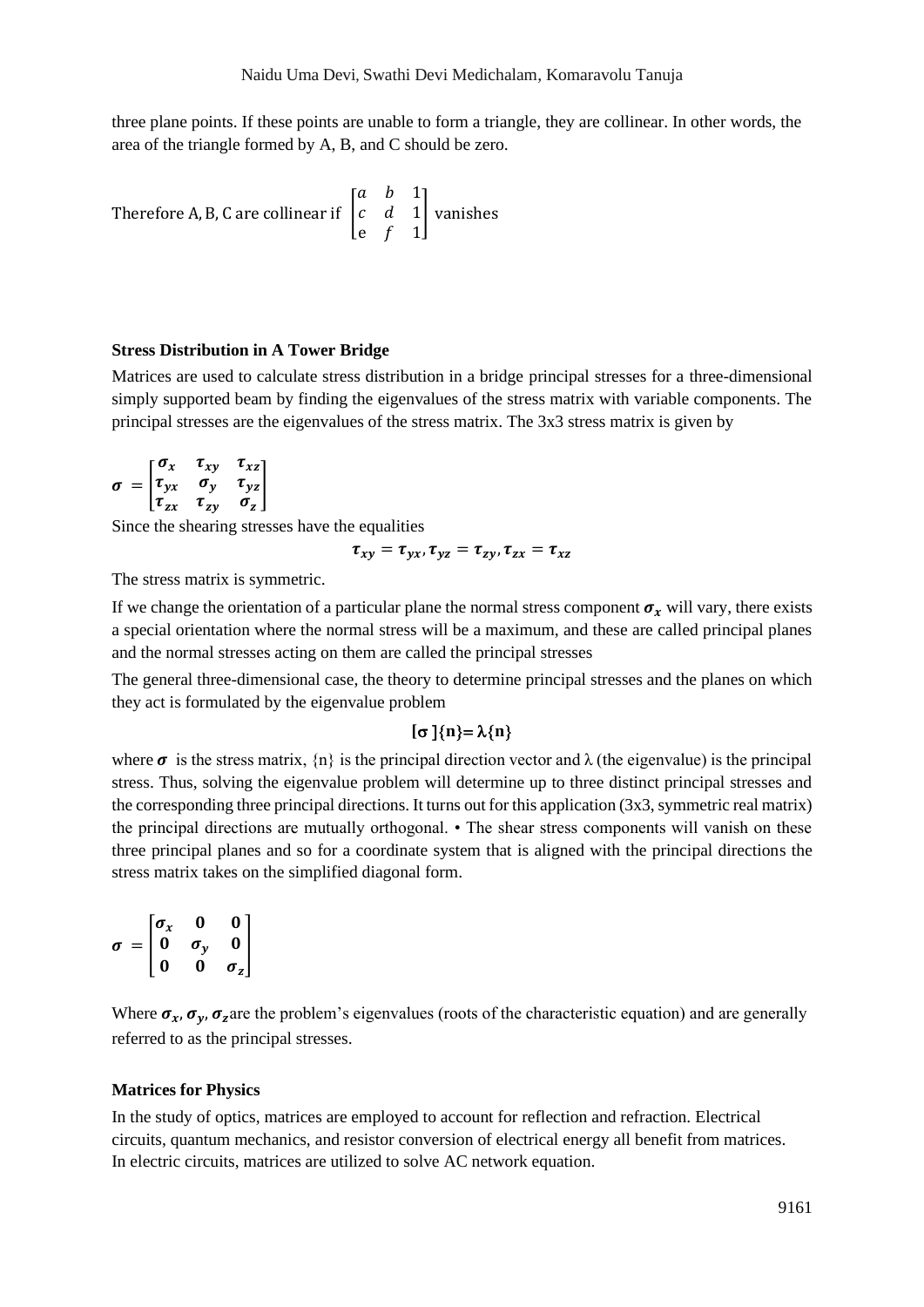## **Matrices-Application to Cryptography**

Cryptography's core premise is that information may be encoded using an encryption technique and decoded by anybody who understands the system. There are a variety of encryption systems available, ranging from simple to complicated. The majority of them are of a mathematical character.

Credit card numbers, personal information, bank account numbers, letters of credit, passwords for vital databases, and other sensitive information is sent over the Internet every second. That data is frequently encoded or encrypted.

The encoder is a matrix, and the decoder is its inverse. Let A be the encoding matrix, M for the message matrix, and X will be the encrypted matrix (the sizes of Aand M will have to be consistent and will determine the size of X). Then, mathematically, the operation is the encoder is a matrix, and the decoder is the inverse of that matrix. The operation is then mathematically completed.

## $AM = X$

Someone has X and knows A, and wants to recover M, the original message. That would be the same as solving the matrix equation for M. Multiplying both sides of the equation on the left by  $A^{-1}$  we have

| $= \begin{bmatrix} 0 & 2 & 1 & 3 \\ 1 & 1 & -1 & -2 \\ 1 & 2 & 0 & 1 \\ -1 & 1 & 2 & 6 \end{bmatrix}$ |  |  |
|-------------------------------------------------------------------------------------------------------|--|--|
|                                                                                                       |  |  |
|                                                                                                       |  |  |

Since this is a 4 x 4 matrix, we can encode only 4 numbers at a time. We break themessage into packets of 4 numbers each, adding blanks to the end if necessary.The first group is 4,18,1and 7. The message matrix will be 4 x1.

| ΓO |                |                                                                                                                                                       |  |  |
|----|----------------|-------------------------------------------------------------------------------------------------------------------------------------------------------|--|--|
|    |                |                                                                                                                                                       |  |  |
|    | $\overline{0}$ |                                                                                                                                                       |  |  |
|    | 2              | $\begin{bmatrix} 3 \\ -2 \\ 1 \\ 6 \end{bmatrix} \begin{bmatrix} 4 \\ 18 \\ 1 \\ 7 \end{bmatrix} = \begin{bmatrix} 58 \\ 7 \\ 47 \\ 58 \end{bmatrix}$ |  |  |

So, the first 4 encrypted numbers are 58, 7, 47, and 58

Next 4 encrypted numbers are 15, 14, 12, and 1

| - 0 |              |                                                                                                                                                               |  |  |
|-----|--------------|---------------------------------------------------------------------------------------------------------------------------------------------------------------|--|--|
|     | —1           |                                                                                                                                                               |  |  |
|     | $\mathbf{0}$ |                                                                                                                                                               |  |  |
|     |              | $\begin{bmatrix} 3 \\ -2 \\ 1 \\ 1 \\ 6 \end{bmatrix} \begin{bmatrix} 15 \\ 14 \\ 12 \\ 1 \end{bmatrix} = \begin{bmatrix} 43 \\ 15 \\ 44 \\ 29 \end{bmatrix}$ |  |  |

The second group is 43, 15, 44, and 29. Notice that 1 came out as 47 in the firstgroup, but as 29 in the second group. That's one of the advantages of the matrix scheme. The same data can be encoded different ways making it harder to find apattern.

Encoding the entire sequence gives usthe encrypted message: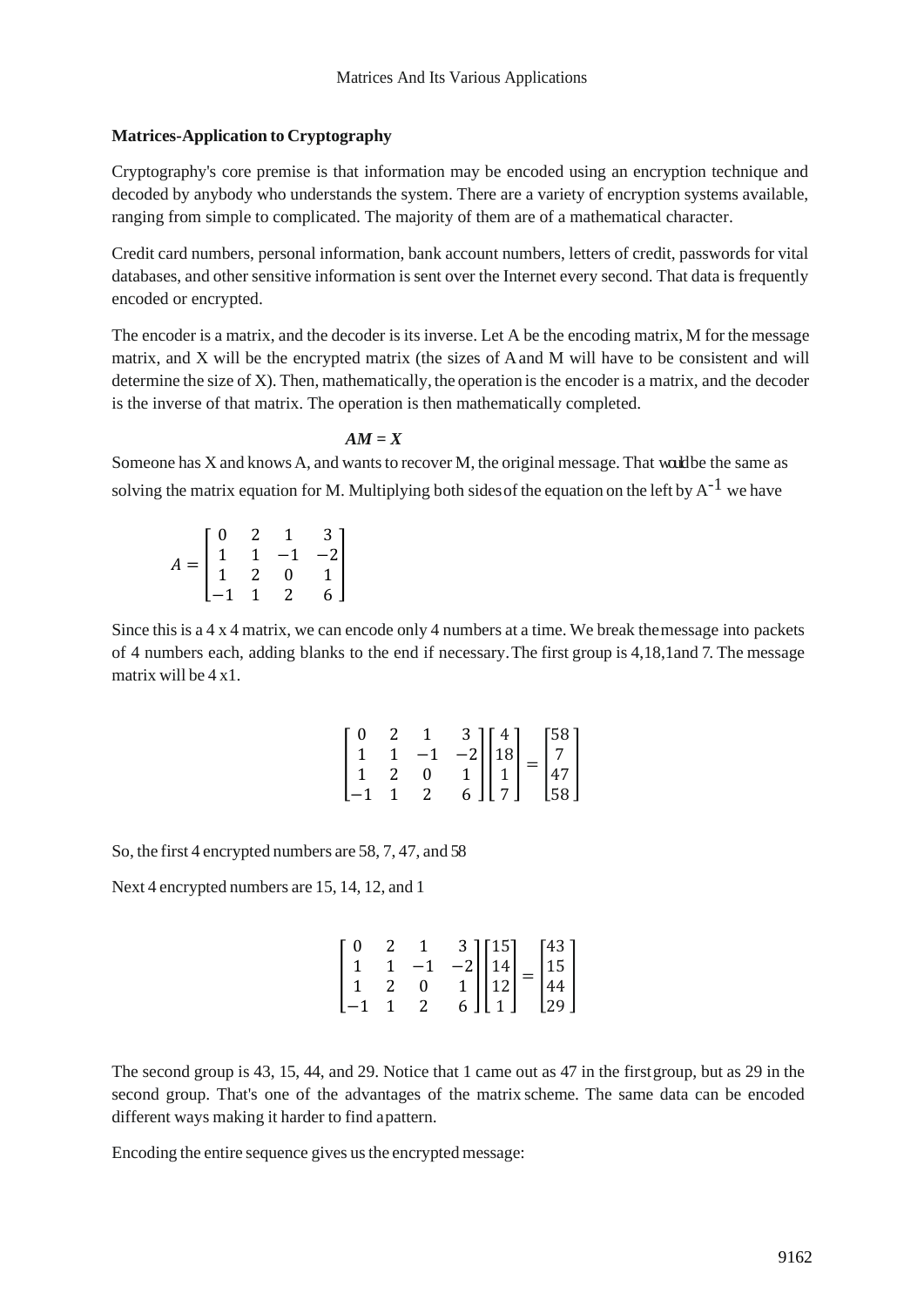58, 7, 47, 58, 43, 15, 44,29,25,5,26,24 Let's decode it using the inverse matrix

$$
A^{-1} = \begin{bmatrix} -1 & -3 & 3 & -1 \\ 1 & 1 & -1 & 0 \\ 2 & -5 & 2 & -3 \\ -1 & 1 & 0 & 1 \end{bmatrix}
$$

Decoding the first 4 numbers, we have

(**Note:** Amust have an inverse)

$$
\begin{bmatrix} -1 & -3 & 3 & -1 \\ 1 & 1 & -1 & 0 \\ 2 & -5 & 2 & -3 \\ -1 & 1 & 0 & 1 \end{bmatrix} \begin{bmatrix} 58 \\ 7 \\ 47 \\ 58 \end{bmatrix} = \begin{bmatrix} 4 \\ 18 \\ 1 \\ 7 \end{bmatrix}
$$

# $M = A^{-1}X$

**Example:** Let A=1, B=2, C=3, and so on, let a space be represented by 0.

Let's encode the message "DRAGONLANDED". We need to translatelettersinto numbers. Using the list above, the message becomes:

4,18,1,7,15,14,12,1,14,4,5,4

Now we need to decide on a coding matrix. The first 4 numbers decode as the first 4 numbers in the original message.

Matrix encryption is just one of many schemes. Every year, the National Security Agency, the military and private corporations hire hundreds of people to devise newschemes and decode existing ones.

#### **REFERENCES**

1. Dr.M.Aparna E-ISSN No: 2454-9916 | Volume: 2 | Issue: 12 | December 2016

2. Shivdeep Kaur (2017) IJETSR ISSN:2394-3386 |vol 4 | issue 11| Nov 2017.

3. Camp, D. R. (1985). Secret codes with matrices. Mathematics Teacher, 78(9), 676–680. Lee, P. Y. (2005).

4. Beauregard, Raymond A.; Fraleigh, John B. (1973), A First Course in Linear Algebra: with Optional Introduction to Groups, Rings, and Fields, Boston: Houghton Mifflin Co., ISBN 0-395- 14017- X.

5. Schiff, Leonard I. (1968), Quantum Mechanics (3rd ed.), McGraw–Hill.

6. A. Cayley A memoir on the theory of matrices. Phil. Trans. 148 1858 17-37; Math. Papers II 475-496.

7. Cayley, Arthur (1889), The collected mathematical papers of Arthur Cayley, I (1841–1853), Cambridge University Press, pp. 123–126.

8. Baker, Andrew J. (2003), Matrix Groups: An Introduction to Lie Group Theory, Berlin,

9. DE; New York, NY: Springer Verlag, ISBN 978-1-85233-470-3